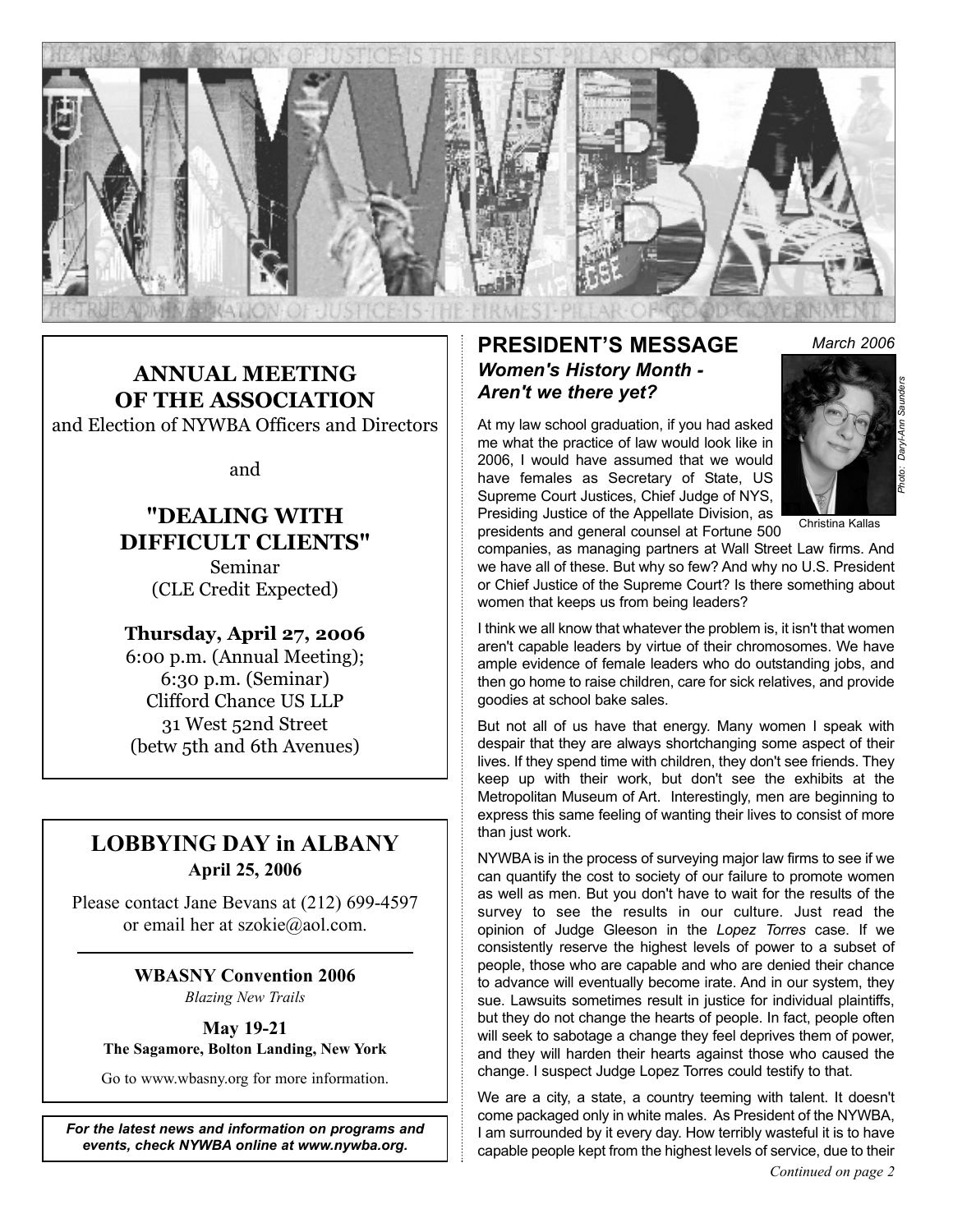### **Report of the NYWBA 2005-06 Committee on Nominations**

The NYWBA Committee on Nominations proposes the following slate of candidates to serve during the 2006-07 year and for other terms as stated. The proposed slate will be voted upon by members in good standing at the Annual Membership Meeting on Thursday, April 27, 2006 at the offices of Clifford Chance US LLP, 31 West 52nd Street, New York, NY 10019.

#### **Officers**

| President:                      | Teresa Schiller   |
|---------------------------------|-------------------|
| Vice Presidents:                | Lisa A. Sokoloff  |
|                                 | Jo Ann Douglas    |
|                                 | Lisa Bauer        |
| Treasurer:                      | Gretchen Schumann |
| Recording Secretary:            | Sylvia Di Pietro  |
| <b>Corresponding Secretary:</b> | Kay Marmorek      |

### **NYWBA Directors**

Class of 2006-09 Jane Bevans Kelly O'Neill Levy Robin Eichen Marjorie Martin Christina Kallas Hon. Jacqueline Silbermann

> Class of 2004-07 Cassandra Porter

#### **NYWBA Delegates to serve as Directors of the Women's Bar Association of the State of New York**

| Lisa Bauer                               | <b>Christine Harman</b> |
|------------------------------------------|-------------------------|
| Jane Bevans                              | Christina Kallas        |
| Jo Ann Douglas                           | Marjorie Martin         |
| Hon. Betty Weinberg Ellerin Amy Saltzman |                         |
| Amy E. Halpert                           |                         |

### **Nominations Committee**

**Class of 2006-08** Catherine M. Foti Christina Kallas Phyllis Koffman Laurie Berke-Weiss

#### **WBASNY**

Under the By-laws of WBASNY, President-elect Elaine Avery will automatically be installed as President at the Installation Dinner on Saturday, May 20, 2006. The WBASNY Committee on Nominations proposes the following slate of candidates to serve during the 2006-07 year:

#### **Officers**

| President-elect  | Maria Cortese         |
|------------------|-----------------------|
| Vice Presidents: | Linda Morrone         |
|                  | Cynthia L. Schrock    |
|                  | Deborah Weisman-Estis |
| Treasurer:       | Gail Marie Boggio     |
| Secretary:       | Elizabeth A. Bryson   |

The following is a proposed amendment to the NYWBA By-Laws ARTICLE XIV, ELECTIONS, SECTION 1 changing the date as of which members in good standing are entitled to vote, from December 31st to January 31st:

#### *President's Message continued from page 1*

anatomy, or their ethnic or racial background. Reading Judge Gleeson's opinion, I thought it described a system of selecting judges in 1806 rather than 2006.

We have to change our culture. There are people in other countries trying to kill us. We cannot afford to ignore talent, just because the person who has it is wearing a skirt, or is not a white male. If the Appellate Division in the First Department doesn't look like the people whose fate it decides every day, is it any wonder that people lack confidence in our justice system of justice?

Recently I attended a Women's Bar Leadership Summit, hosted by the National Conference of Women's Bar Associations. Its theme was: Effective Techniques to Advance Women Lawyers to the Top. Part of me was dismayed; I could have attended a conference with that theme thirty years ago. In fact, I probably did. But some of what I heard made sense to me.

Our profession is a dinosaur. Our template is the Wall Street law firm. It's an outdated model based upon 18th century assumptions. It is dying out; the question is, what will replace it? "Casual Fridays" isn't a reform; it's a band-aid. We need a model for practicing law that allows human beings to be human. What's the point of technological advances if they don't free us up? Women are going to law school in greater numbers, yet few of them stay at mega-firms to put in ridiculous hours. So who will be left to work there in 50 years? As women succeed to the highest levels in companies that hire law firms, will they continue to hire white male lawyers because their companies always have? Don't misunderstand me; some of my best friends are white male lawyers. But I must say, most of them have lives; they do something besides sit in the office and bill hours. They travel. They read literature. They paint. My brother has even "taken time off" to - gulp! - raise his children. They experience life in its abundance and variety. And they are better lawyers for it. And better humans.

As we celebrate Women's History this month, as we celebrated African-American History last month, I keep wondering: what will our legacy be? Who will be the next Sandra Day O'Connor, Judith Kaye, Betty Weinberg Ellerin, Constance Baker Motley? Let's be sure we are nurturing and promoting those lawyers. Our failure to do so will have dire consequences for all of us.

Peace,

Instina

Except as otherwise provided by Article X of these By-Laws, every member of the Association in good standing shall be entitled to vote at any election of the Association, provided that said member's dues for the current fiscal year have been received by the Association, no later than midnight of January 31st preceding the election at which such member will vote. Dues remitted by mail will be deemed timely received if postmarked January 31st or earlier. The written notice advising the membership of the date of the stated meeting in January shall also include the provisions of this Section, prominently featured.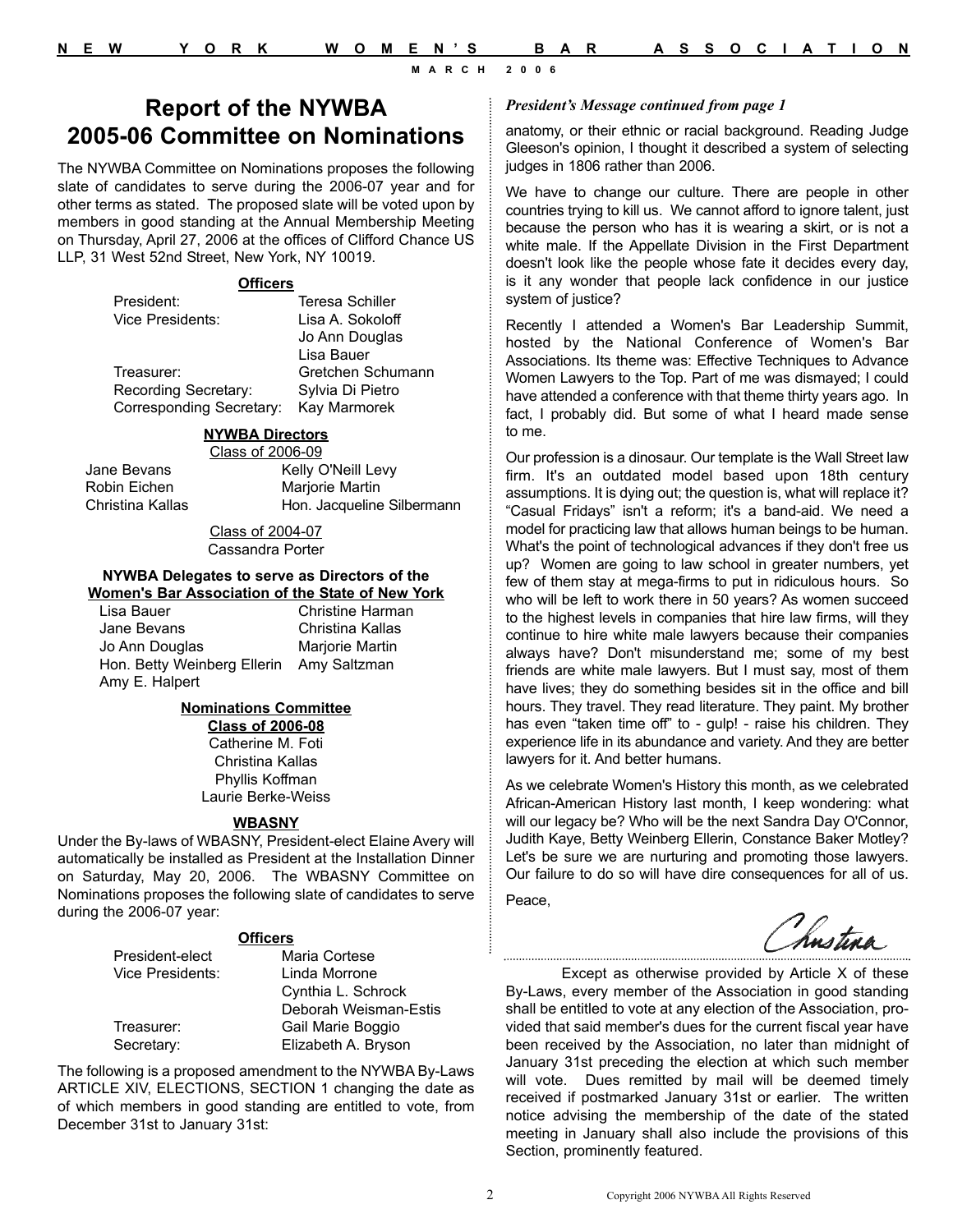### **U.S. State Department Taps NYWBA To Meet Malaysian Senator** *By Laurie Berke-Weiss, Past President*

On February 2, 2006, NYWBA representatives met with Malaysian Senator Rhina Bhar, at the invitation of the U.S. Department of State's International Visitor Program. Senator Bhar, a British-trained lawyer, is a women's rights activist involved in Malaysian politics at the grassroots level. NYWBA President Christina Kallas, Laurie Berke-Weiss, a past president, Amy Halpert, a member of NYWBA's Board, and Carole Aciman, a long-time member and the President of the National Council of Women's Bar Associations, participated in a lively cross-cultural discussion about women's rights, the law of sexual harassment, protections for mail order brides, securing protection for low-wage women workers, and other issues of interest to women.

The catalyst for Senator Bhar's activism was her successful defense of an accused rapist when, as a young lawyer, she conducted a devastating cross-examination of the victim. Rather than celebrate this "victory," Senator Bhar became a women's rights activist, seeking to change a system which allowed her to impugn the victim's character to win an acquittal in a rape trial. She joined Malaysia's only multi-ethnic political party as a platform from which to advance her cause, and has worked tirelessly since, to accomplish reform. She continues to face new challenges in her work, such as achieving fairness for women who appear before recently created Sharia courts which are the mandatory forum for adjudicating family disputes for Malaysia's Muslim citizens.

As a Senator - a two-year appointed position - she has a new tool for advancing her agenda. Senator Bhar uses her allotment of Parliamentary questions to publicly raise women's rights issues. Senator Bhar's questions and the government's answers must be reported in the press, providing an opportunity to publicize the legal inequities in women's marital, family, and financial rights which would otherwise be silenced by Malaysia's press restrictions.

At Senator Bhar's request, we shared information about the law of sexual harassment in the United States, the International Marriage Broker Regulation Act of 2005 (contained within the Violence Against Women Act of 2005, recently reauthorized by Congress), as well as our experience as a women's bar. We identified differences in the legal protections for women in the United States and Malaysia. We also noted many similarities between us, in particular, the continued need for work to advance the status of women in society. We look forward to continuing the conversation with Senator Bhar in the months and years ahead.

### **STAY IN THE NYWBA LOOP!**

If you have not yet renewed your NYWBA membership for 2005/2006, this will be your last newsletter issue.

**Please renew at www.nywba.org.**

## **NOTES ON MEMBERS**

*Has something noteworthy happened to you or another member? Send us your news at newsletter@nywba.org.*

Congratulations to **Catherine J. Douglass**, who received the NYSBA's 2006 Ruth G. Schapiro Memorial Award on January 27, 2006. The Schapiro Award was established in 1992 to honor a NYSBA member who has made a noteworthy contribution to the concerns of women through pro bono work, service to bar associations or other community organizations, writing, or other related activities.

Congratulations to **Stephen D. Hoffman** on the birth of his granddaughter, Sara Doris (8 pounds, 11 ounces).

Condolences to **Marjorie Lesch**, whose mother-in-law Sally Lesch recently passed away. Condolences may be sent to 60 East End Avenue, Apartment 27C, New York, NY 10028.

## **WELCOME NEW MEMBERS**

*Michelle Albrecht Allen Wynter Kim Bridges Arianna Frankl Ruth Carole Larsen Katharine E. Marshall*

*Alicia O'Connell Lauren K. Popper Sunitha Ramamurthy Leah Schmidt Andrew R. Tulloch Judith White*

## **SUSTAINING MEMBERS**

*With their generous contributions, our 2005-06 sustaining members make it possible for us to accomplish so much more. We honor and thank them for their support.*

Karin Segall

### **JOIN US IN CELEBRATING DIVERSITY IN THE LEGAL COMMUNITY**

Visit the

**New York Women's Bar Association Table**

at the

### **Supreme Court Anti-Bias Committee Cultural Diversity Program**

**June 9, 2006**

60 Centre Street Rotunda, Manhattan 12:15 p.m. to 2:15 p.m.

Welcoming remarks to be delivered by our board member, **Hon. Jacqueline W. Silbermann**, Administrative Judge, Supreme Court, New York County, Civil Branch.

Program will feature musical performance, photo display, and appetizers and desserts at tables staffed by various bar associations and court organizations.

For further information or to assist in staffing the table for the NYWBA, please contact Lisa A. Sokoloff at antibias@nywba.org.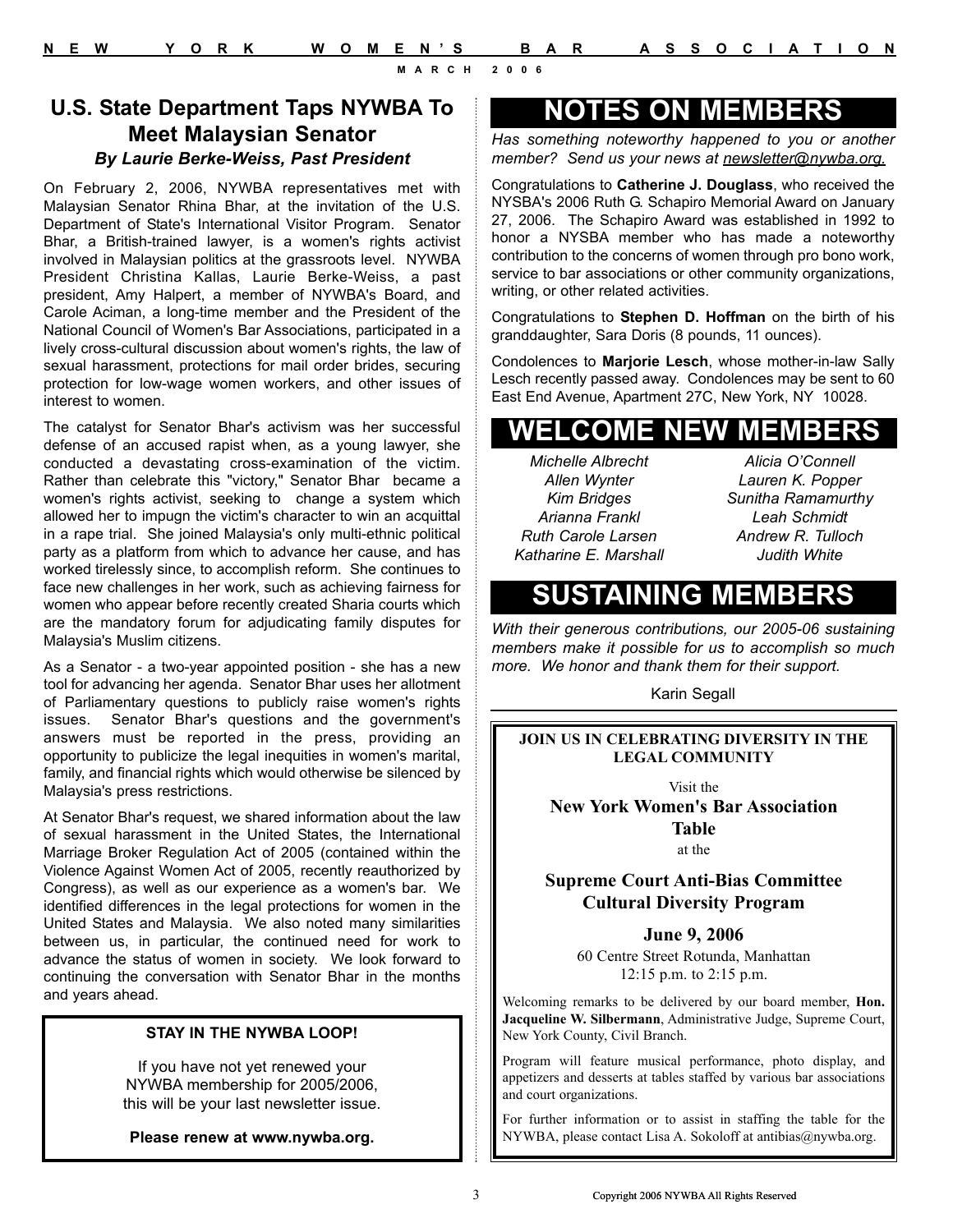## *SAVE THE DATE*

for a cutting-edge NYWBA CLE program on **Fundamental Issues of Electronic Discovery** Presented by Renew Data Corp.

**Tuesday, April 25, 2006 6 p.m. registration and dinner, 6:30 to 8 p.m. program**

*Dinner and CLE program are FREE*

**Kaye Scholer LLP** 425 Park Avenue (betw 55th and 56th Streets) 19th Floor

This 1.5-hour course is designed to educate attorneys, litigation support specialists, and document managers on the technical and legal aspects of electronic discovery. The course will cover the basic and practical matters of electronic discovery along with emerging case law and Rules of Civil Procedure. Upon completion of this course, attendees will be better prepared to handle all aspects of electronic discovery.

*Space limited to 30 people; advance registration required. For reservation or more information, contact Cassandra Porter at cporter@kayescholer.com or (212) 836-7499*

Own-Occupation, Non-Cancellable Disability Income:



As a legal professional, you may have begun to think you'd never be able to find the kind of high quality disability income coverage you need. Coverage that  $include$ s:

· Benefit payments when you can't work at your own occupation-even if you can work at another one

- · Non-cancellable and guaranteed renewable to age 65
- Waiver of premiums during disability benefit period
- . Available residual disability rider to cover any income loss from a partial rather than total disability

If this sounds like the kind of disability protection you've been looking for and you'd like to discuss your options or just learn more about it, please call:

#### NATIONAL FINANCIAL NETWORK, LLC. A Representative for Guardian

Anthony M. Bruno, CLU, ChFC, Financial Representative<br>Candida A. Friedman, AIAA, ACS, CSA, Disability Income Specialist Leslee L. Schwartz, Financial Specialist 7 Hanover Square, Suite 8A, New York, NY 10004<br>Telephone: 800-606-6311 - Facsimile: 212-764-6976 E-Mail: Anthony\_Bruno@glic.com Candida\_Friedman@glic.com Leslee Schwartz@glic.com



Disability income products underwritten and issued by<br>Barkahira Lifa Insurance Company of America, Pitchfald, MA a wholly emmed stock subsidiary of<br>The Guardian Life Imurance Company of America, New York, NY. Products not available in all states. Product provisions and features may vary from state to state.

# **COMMITTEE CALENDAR**

The **Matrimonial and Family Law Committee** and the **Children's Rights and Issues Committee** will co-host a meeting on **Thursday, March 30, 2006, at 6:15 p.m.** at Blank Rome LLP, 405 Lexington Avenue at 42nd Street. The committees will welcome Justice Sondra Miller and Justice Betty Weinberg Ellerin to speak about the work and report of the Matrimonial Commission. Please RSVP to Jo Ann Douglas at K9Kastle@aol.com. *Limited Attendance - Members Only Please!*

The **Real Estate Law Committee** will co-sponsor with the NYCLA Real Property Committee a meeting on **Tuesday, April 4, 2006, at 6:15 p.m.** at NYCLA Home of Law, The Boardroom, 14 Vesey Street. The topic will be "How to Dissect a Title Report." Please RSVP to Sylvia DiPietro at femalelitigator@yahoo.com.



# *SAVE THE DATE!* **NYWBA ANNUAL DINNER**

May 24, 2006 6:00 p.m. Grand Hyatt Hotel 42nd Street and Lexington Avenue

THE PRESIDENT'S SPECIAL AWARD will be presented to Honorable Fern Fisher

THE JOAN L. ELLENBOGEN AWARD will be presented to Michelle Coleman Mayes

THE DORIS HOFFMAN AWARD will be presented to Katherine Posner

Please join us as these extraordinary women are recognized for their remarkable achievements, and enjoy our first Annual Silent Auction as well as an evening of collegial camaraderie, fine conversation, and the musical accompaniment of the Hot Flashes.

> *For more information, please contact dinner@nywba.org*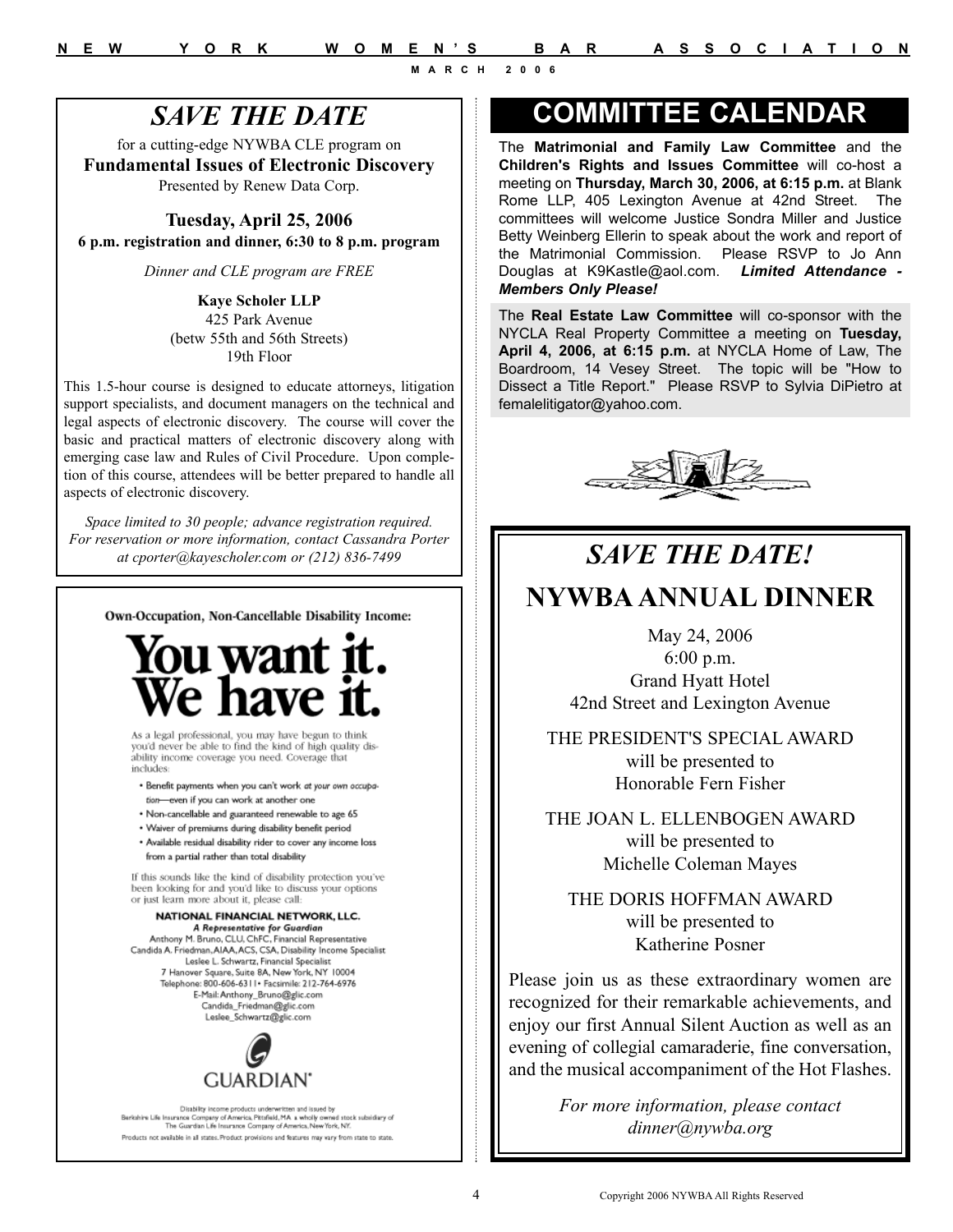# **NOTICE OF PROPOSED WBASNY BY-LAWS AMENDMENTS**

On Saturday, March 18, 2006, the WBASNY Board of Directors voted to adopt two amendments to the WBASNY By-Laws. The first amendment creates a "Fundraising Committee" as a Standing Committee of WBASNY. The second amendment establishes an additional officer position and divides the duties of the current officer position of "Secretary" into two positions -- "Recording Secretary" and "Corresponding Secretary." For the amendments to become effective, two-thirds (2/3) of the chapters must ratify the By-Law amendments at a duly noticed general membership meeting, and the results of the vote must be reported back to the WBASNY Secretary within ninety (90) days.

The following proposed WBASNY By-law amendments will be voted upon by the New York chapter on Thursday, April 27, 2006 at the offices of Clifford Chance US LLP, 31 West 52nd Street, New York, NY 10019.

Pursuant to Article XXII Section 1 of the By-Laws of the Women's Bar Association of the State of New York ("WBASNY"), the Board of Directors has voted to amend the WBASNY By-Laws as follows:

1. Article X1V, Section 1 is hereby amended to add a "Fundraising Committee" as one of the Standing Committees of this Association.

2. To effectuate this change, the following text shall be inserted into the By-Laws as new Article XXII.

### ARTICLE XXII

### FUNDRAISING COMMITTEE

### SECTION 1

The Fundraising Committee (FRC) serves at the pleasure of the Executive Committee in the identification, development and implementation of fundraising events and opportunities.

### SECTION 2

The FRC shall work with the Chapters and Membership Committee, Convention Committee, Finance Committee, Long Range Planning Committee, and other committees as directed by the President.

### SECTION 3

The FRC shall recruit and train volunteers with an interest in fundraising.

### SECTION 4

The FRC shall also keep records of fundraising procedures and information that can be used in the future.

3. The current Articles XXII, XXIII, XXIV, and XXV shall be renumbered XXIII, XXIV, XXV and XXVI.

4. Article II, Section 1 shall be amended to rename the officer position of "Secretary" to "Recording Secretary" and to add the officer position of "Corresponding Secretary."

5. The following articles shall be amended to change each use of the word "Secretary" to "Recording Secretary": Article III, Section 3; Article V(A), Sections 1, 2 and 3; Article VII, Sections 5(b) and 11(b); Article XIII, Section 6; Article XV, Section 10; and Article XXII, Section 1.

6. The title of Article V shall be renamed "THE SECRETARIES"

7. To effectuate this change, the following text shall be revised in Article V:

### ARTICLE V

### SECRETARYTHE SECRETARIES

A. RECORDING SECRETARY

### SECTION 1

The Recording Secretary of the Association shall also be Secretary of the Board of Directors. She shall give written notice of meetings of the Association and of the Board of Directors in accordance with the provisions of these By-Laws. No later than five (5) days after the Committee on Nominations has rendered its report to the President pursuant to Article XV, Section 5, the Recording Secretary shall give written notice to all members of the Association of the provisions of Article XV, Section 10 of these By-Laws, together with the names of the candidates nominated by the Committee on Nominations, and any further notice required under said Section.

### SECTION 2

The Recording Secretary shall keep the records of the Association, be the custodian of its seal, keep the minutes of the meetings, and perform such other duties as may be assigned by the President or by the Board of Directors.

### SECTION 3

The term of the Recording Secretary shall be one (1) year. No person may serve as Recording Secretary for more than two (2) consecutive terms.

### B. CORRESPONDING SECRETARY

### SECTION 1

The Corresponding Secretary of the Association shall be responsible for internal communications of the Association as directed by the President, except as otherwise provided in Article III, Section 3; Article V(A); Article VII Sections 5(b) and 11(b); Article XIII, Section 6; Article XV, Section 10; (renumbered) Article XXIII, Section 1; and for the external communications of the Association. "Communications" shall include all forms of communication, including but not limited to correspondence, electronic communications, press releases, web site content and others as directed by the President.

### SECTION 2

The term of the Corresponding Secretary shall be one (1) year. No person may serve as Corresponding Secretary for more than two (2) consecutive terms.